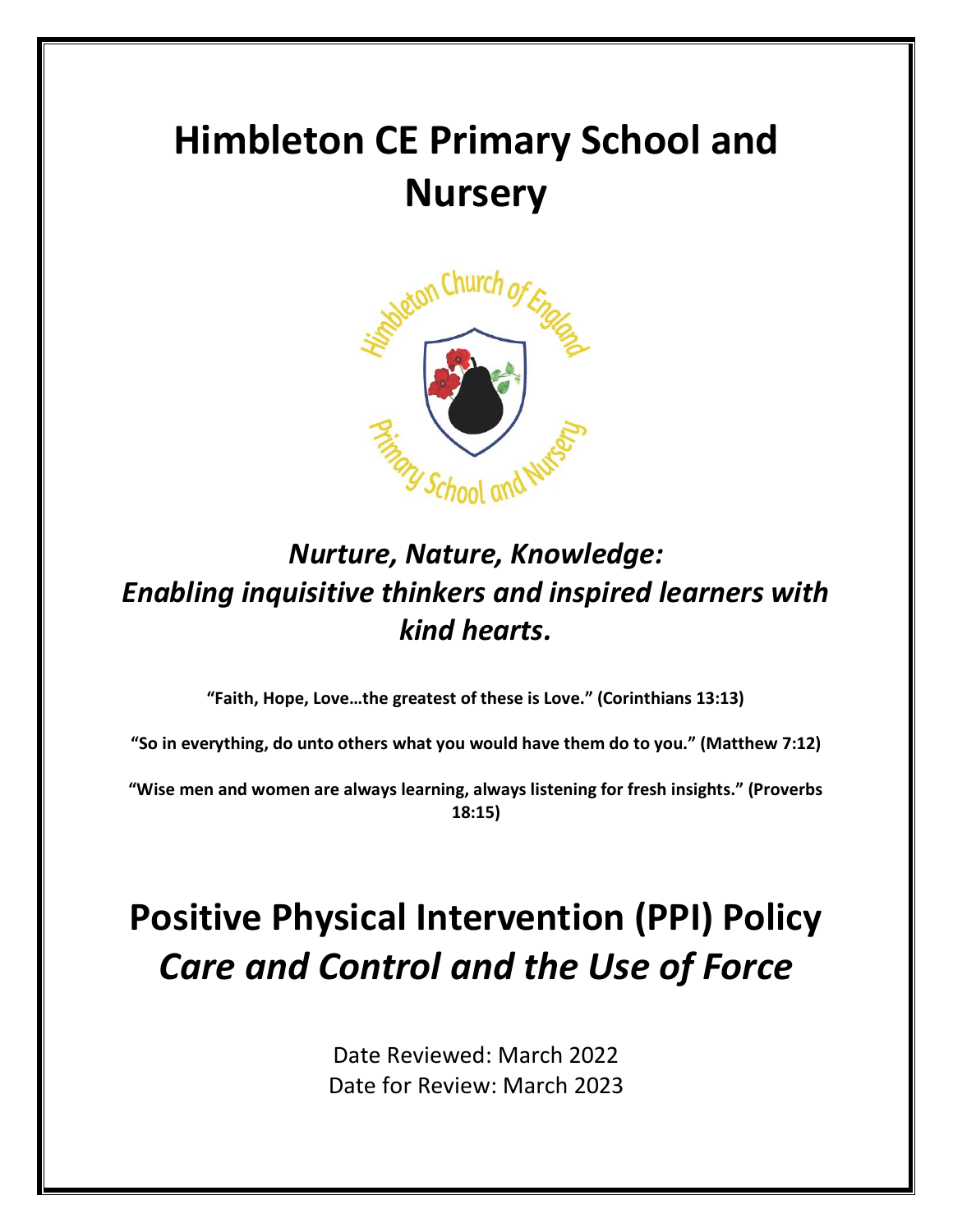#### **Contents**

- 1. Policy Statement
- 2. What is the legal use of force?
- 3. Objectives of this policy
- 4. Who can use reasonable force?
- 5. When might reasonable force be appropriate?
- 6. Procedures and practical considerations during specific incidents
- 7. Application of force during specific incidents
- 8. Reporting and recording incidents
- 9. Other procedures concerning incidents
- 10. Planning for incidents and meeting training needs
- 11. Arrangements for informing parents
- 12. Physical contact with pupils in other circumstances
- 13. Complaints
- 14. Review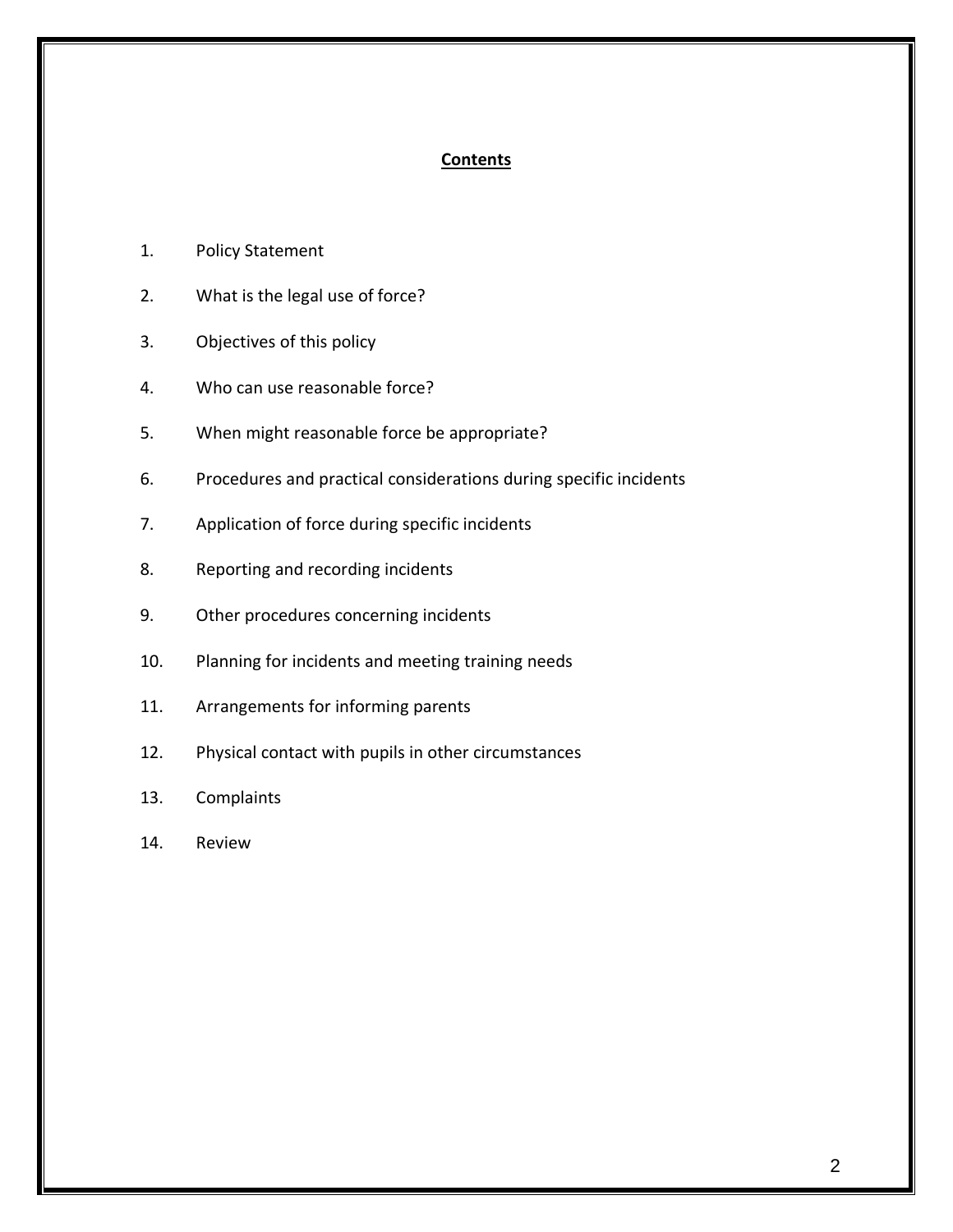#### **Himbleton CE Primary School and Nursey Policy on Care and Control and the Use of Force**

#### 1.0 **Policy Statement**

- 1.1 This policy is based on DCSF "The Use of Force to Control or Restrain Pupils April 2010".
- 1.2 At Himbleton we work to ensure each individual pupil is able to reach his or her potential. Every child is entitled to learn and every teacher is free to teach in an environment that is safe, secure and free from distraction. The guiding principles to achieve this should be established in the settings policy on positive behaviour management.
- 1.3 Staff of Himbleton are committed to providing the highest standards in protecting and safeguarding the welfare of children and young people entrusted to its care. We recognise there is a need in line with the DCSF "The Use of Force to Control or Restrain Pupils - April 2010" to intervene when there is an obvious risk of safety to pupils, staff and property.
- 1.4 For the most part this is achieved through the fostering of good relationships, and the normal application of positive behaviour management to support and intervene. However, in exceptional or extreme circumstances this may involve the use of reasonable force.
- 1.5 It should be emphasised that if used at all, restraint (referred to in this document as Positive Physical Interventions (PPI)) should be seen in the context of a further positive action of care and concern. In line with DCSF advice and guidance 2010 and DfE advice 2013, it is used as a '**last resort'** option and in the most extreme cases; other strategies will always have been attempted first.
- 1.6 As best practice regarding PPI, this policy should be considered alongside other relevant school policies, especially those involving behaviour, health and safety and safeguarding and child protection.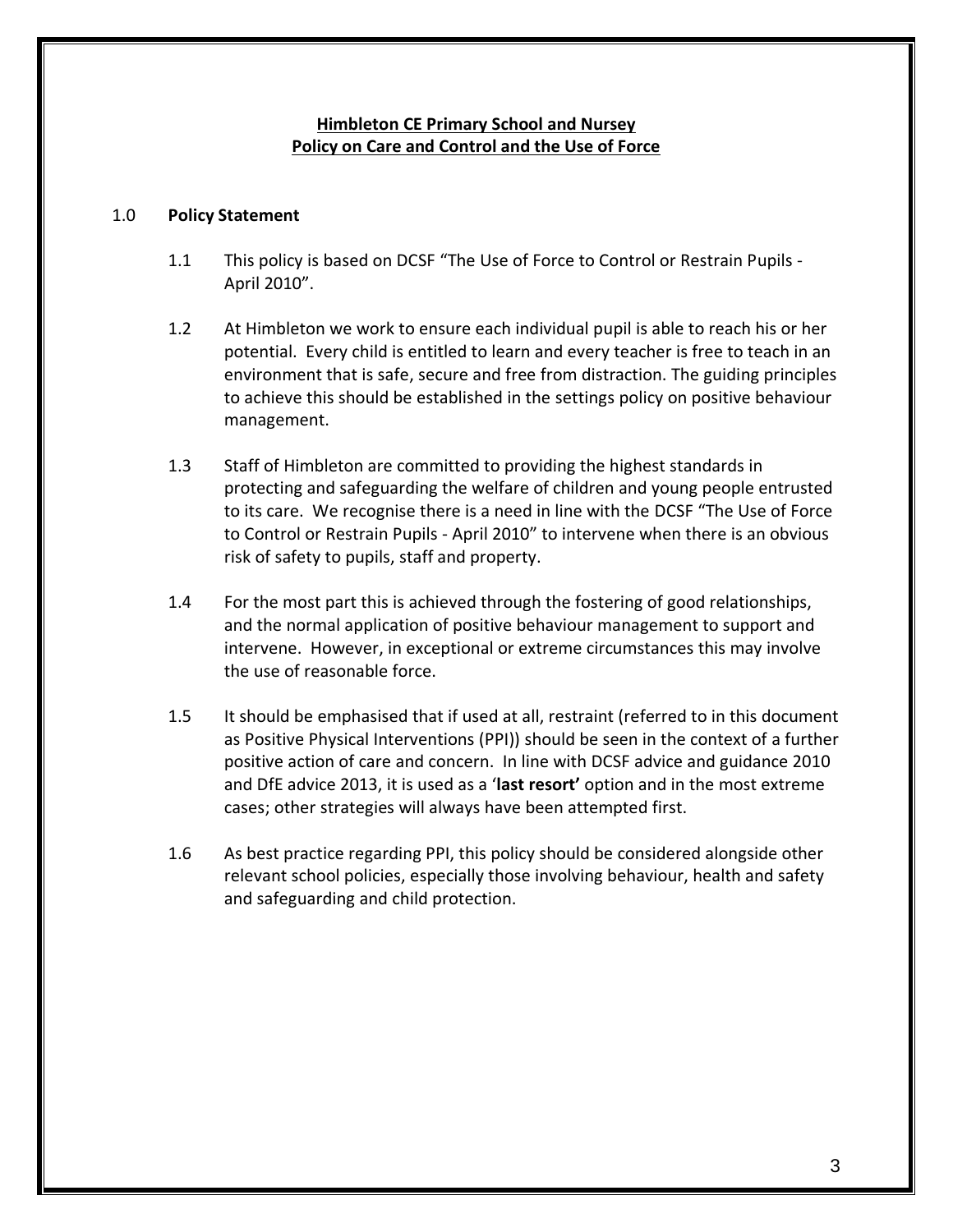#### 2.0 **What is The Real Use of Reasonable Force to Control Pupils?**

- 2.1 **Teachers and other persons authorised by the Headteacher to have charge of pupils, may use reasonable force to prevent pupils:**
	- Causing injury to themselves or others;
	- Committing a criminal offence (including behaving in a way that would be an offence if the pupil were not under the age of criminal responsibility);
	- Causing disruption by engaging in behaviour, which is seriously prejudicial to good order and discipline.

# 2.2 **Reasonable force has no legal definition but:**

- Staff must take into account the circumstances of the incident, age, sex and development of the pupil;
- The degree of force must be proportional to the seriousness of the situation, behaviour or consequences it is intended to prevent, and always be the minimum force needed;
- Force could not be justified for a trivial misdemeanor or a situation that could be resolved without it;
- Everyone has the right to self-defence provided they do not use disproportionate degree of force;
- Corporal punishment is illegal.

# 3.0 **Objectives of this Policy**

- 3.1 To provide all staff, governors, parents and pupils with an understanding of care and control and the use of force.
- 3.2 To emphasise that the use of PPI is:
	- Part of a positive care and control approach to discipline and welfare;
	- **Last resort** or a **necessary** expedient option to be used in extreme circumstances.
- 3.3 To ensure that all members of staff or authorised persons who may have to positively handle pupils clearly understand the options and strategies open to them.

#### 4.0 **Who Can Use Reasonable Force?**

- 4.1 We recognise that most of the time PPI will be used infrequently, that is, as a **last resort** to maintaining a safe environment.
- 4.2 All teaching staff are, by the nature of their roles, authorised to use PPI as appropriate.
- 4.3 Non-teaching staff require specific authorisation. This authorisation can only be given by the Headteacher or someone deputising in his/her absence.
- 4.4 Authorised staff will be notified. A register will be kept. These members of staff are Team Teach trained.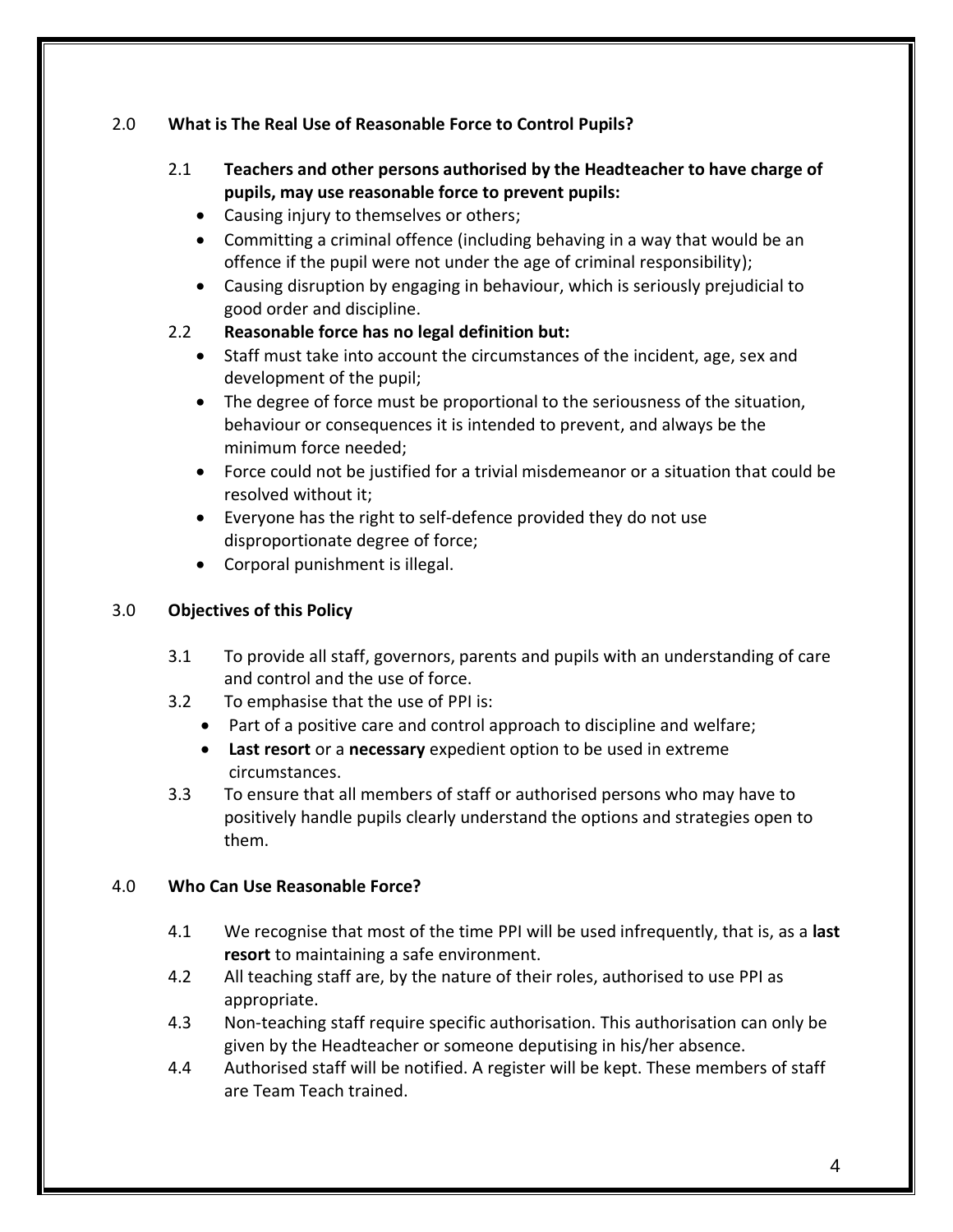#### 5.0 **Circumstances when Reasonable Force Might be Appropriate?**

- 5.1 We recognise that some children may not be able to control their reaction to events as well as others and at times may place themselves or others at risk through their uncontrolled behaviour. As indicated in 2.1, reasonable force might be appropriate when:
	- Action is necessary in self-defence or because of imminent risk of injury. Examples:
		- o Pupil attacks a member of staff, another pupil, attempts self-injury, pupils are fighting.
		- o Pupil running in classroom or corridor in a way that is likely to cause injury to self or others.
	- There is a serious and developing risk of damage to property, including the pupil's own property. Examples:
		- o Pupil is causing or about to cause deliberate damage or vandalism.
		- o Pupil is causing or at risk of causing injury or damage by accident, rough play, misuse of dangerous materials or objects.
	- Where pupil's behaviour is seriously prejudicial to good order and discipline. Examples:
		- o Pupil persistently refuses to follow an instruction to leave the classroom.
		- o Pupil is behaving in a way that is seriously disrupting a lesson.
- 5.2 Wherever possible early support from colleagues will be sought. Single-handed intervention increases the risk of injury to both parties and does not provide the person intervening with the support of a colleague acting as a critical friend.

# 5.3 Strategies other than force will be considered.

Examples:

- $\circ$  Providing the disruptive pupil with a choice of locations to exit to;
- o Giving clear directions;
- o Allowing 'take-up' time thus allowing a 'face-saving' opportunity;
- o Removing the audience, i.e. requesting that other pupils leave the room;
- $\circ$  Implementing Team Teach help protocols/script so that another member of staff takes over the strategic lead of the incident, if he/she feels it is appropriate to do so.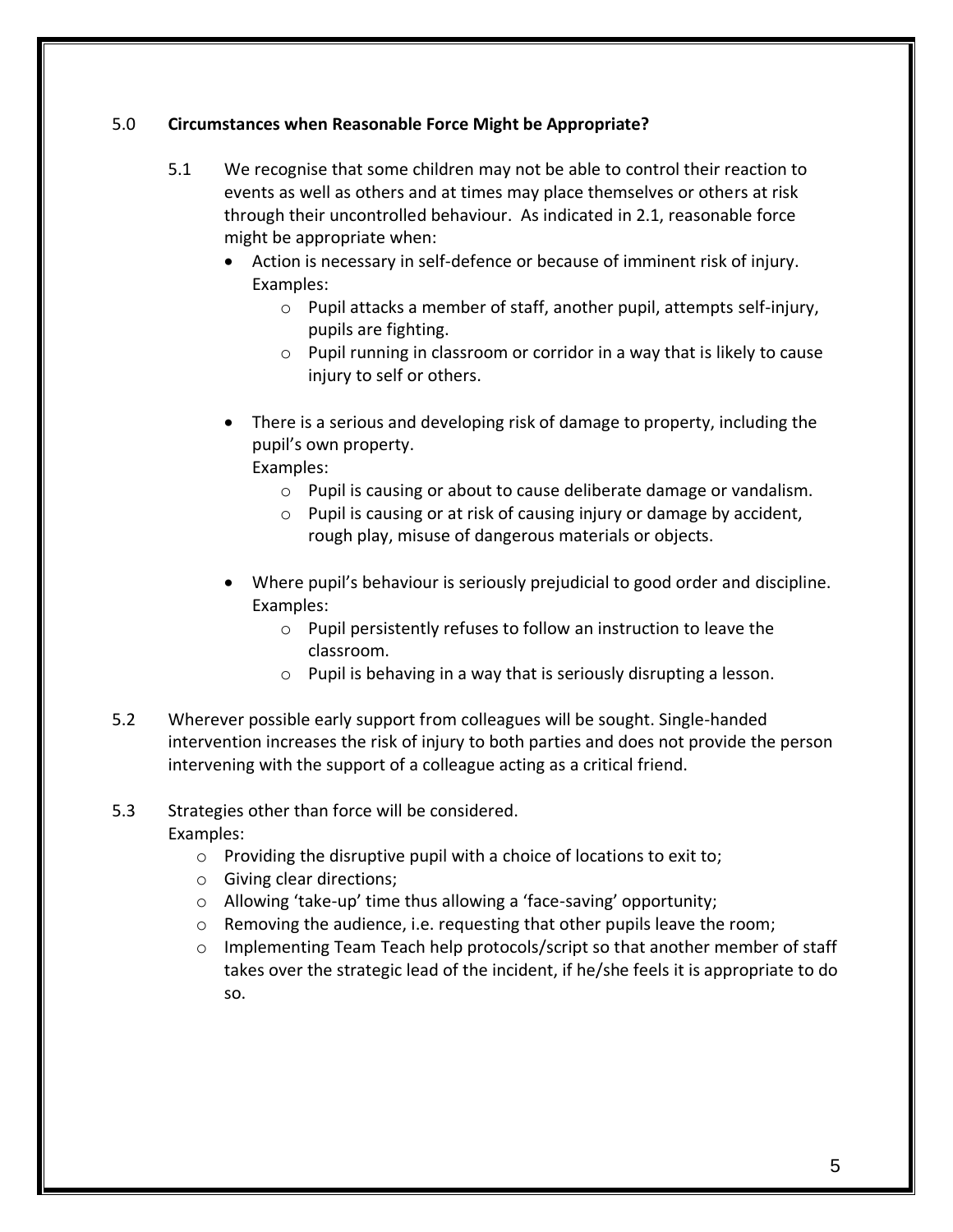#### 6.0 **Procedures and Practical Considerations During Specific Incidents within the Setting**

#### 6.1 Wherever practicable staff are expected to:

- Use a calm and measured approach;
- Give clear direction to the pupil;
- Seek assistance from other colleagues at as early a stage as possible;
- Staff who become aware that another member of staff is intervening physically with a pupil have a responsibility to provide a presence and to offer support and assistance should this be required;
- Try to defuse the situation orally and prevent escalation;
- Try to remove the pupil from the peer audience;
- Attempt to communicate with the pupil throughout the incident;
- In as calm a manner as possible, explain that the reason for intervention is to keep the pupil and others safe;
- Make it clear that PPI will stop as soon as the pupil calms and the risk assessment indicates it is no longer necessary;
- If it is not possible to control the extreme pupil without risk of injury to yourself or others, remove the other pupils who may be at risk and summon assistance.

# 7.0 **Application of Force During Specific Incidents**

- 7.1 Methods that staff *may use* in appropriate circumstances where a risk assessment judgement supports this:
	- Shepherding a pupil away by a light touch on the elbow or near the shoulder;
	- "Guiding" remembering this is the positive application of force to control a pupil and would be used in rare circumstances, e.g. if the pupil is in extreme danger and no other alternative is available, or where reasonable force is used to assist a pupil's movement;
	- Holding for security and to reduce anxiety where there is potential risk, even if the pupil is not yet out of control. The purpose is to defuse or prevent escalation;
	- When intervening, staff should take care that their actions should in no way be capable of being interpreted as aggressive. All holds are devised to minimise the risk of injury. They should not cause pain;
	- Where pupils are presenting with more challenging behaviour which may require more restrictive holds, it is important that these techniques have been delivered by appropriately qualified Team Teach instructors in line with Team Teach protocols.
- 7.2 Staff *may not* carry out action that might reasonably be expected to injure by:
	- Holding a pupil around the neck, or by the collar, or in any other way that might restrict the ability to breathe;
	- Slapping, punching or kicking a pupil;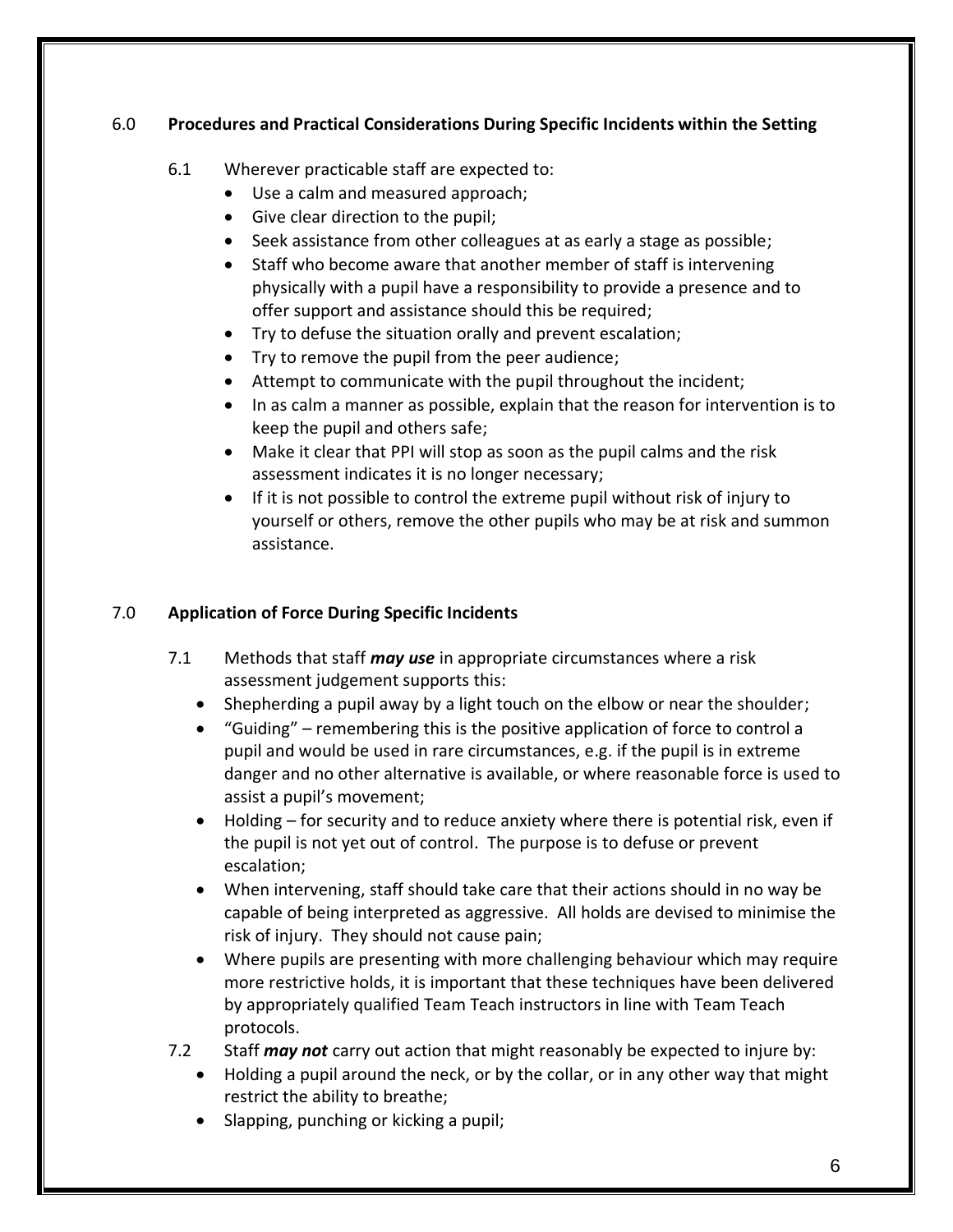- Twisting or forcing limbs against a joint;
- Tripping a pupil;
- Holding or pulling the pupil by the hair.
- 7.3 Other considerations for *non-urgent situations* where the risk to the people or property is not imminent:
	- Consider carefully whether positive handling is the right course of action;
	- Try to deal with the situation through other strategies before using force;
	- Try to defuse and calm the situation to establish good order; the use of positive handling could lead to an escalation of the problem;
	- Take into account the age, understanding, personal characteristics of the pupil;
	- The use of positive handling to enforce compliance is likely to be increasingly inappropriate with older pupils;
	- Never use force as a substitute for good behaviour management;
	- In non-urgent situations force should only be used when all other methods have failed.

#### 8.0 **Reporting and Recording Incidents**

- 8.1 Should an injury occur as a result of an incident at school, immediate steps will be taken to secure appropriate medical attention. This will be reported and recorded in accordance with Worcestershire policy.
- 8.2 All incidents that result in restraint (where a child has to be held) will be recorded in detail using the Bound and Numbered Book within 24 hours, followed by a Care and Control Form within 48 hours if required. A Risk Reduction Plan needs to be put in place and reviewed accordingly.
- 8.3 Restraint is **"the positive application of force with the intention of overpowering the client" (DOH 4/93 Section 5.2).**
- 8.4 The member of staff concerned will report the matter orally to the Headteacher or a senior member of staff as soon as possible. The incident will be recorded in the Bound and Numbered Book by staff at the earliest opportunity.
- 8.5 A staff member will inform parents/carers about the incident by the end of the school day. However, if parents/carers cannot be reached, a letter will be sent to inform them of the incident and offer them the opportunity to discuss the matter.
- 8.6 A log will be kept of any occasion when PPI is used.
- 8.7 When PPI has been used and pupils have been held using the following techniques: the wrap, single, double elbows or the shield, a Care and Control Form will also be completed and signed by the member(s) of staff involved. Reports will also be completed and attached from other members of staff present and the pupil(s) involved. The Incident Report will be signed by the Head Teacher and a copy sent to the PPI team at **Team Teach Advisors, West Wing, P O Box 73, Wildwood, Worcester, WR5 2YA.**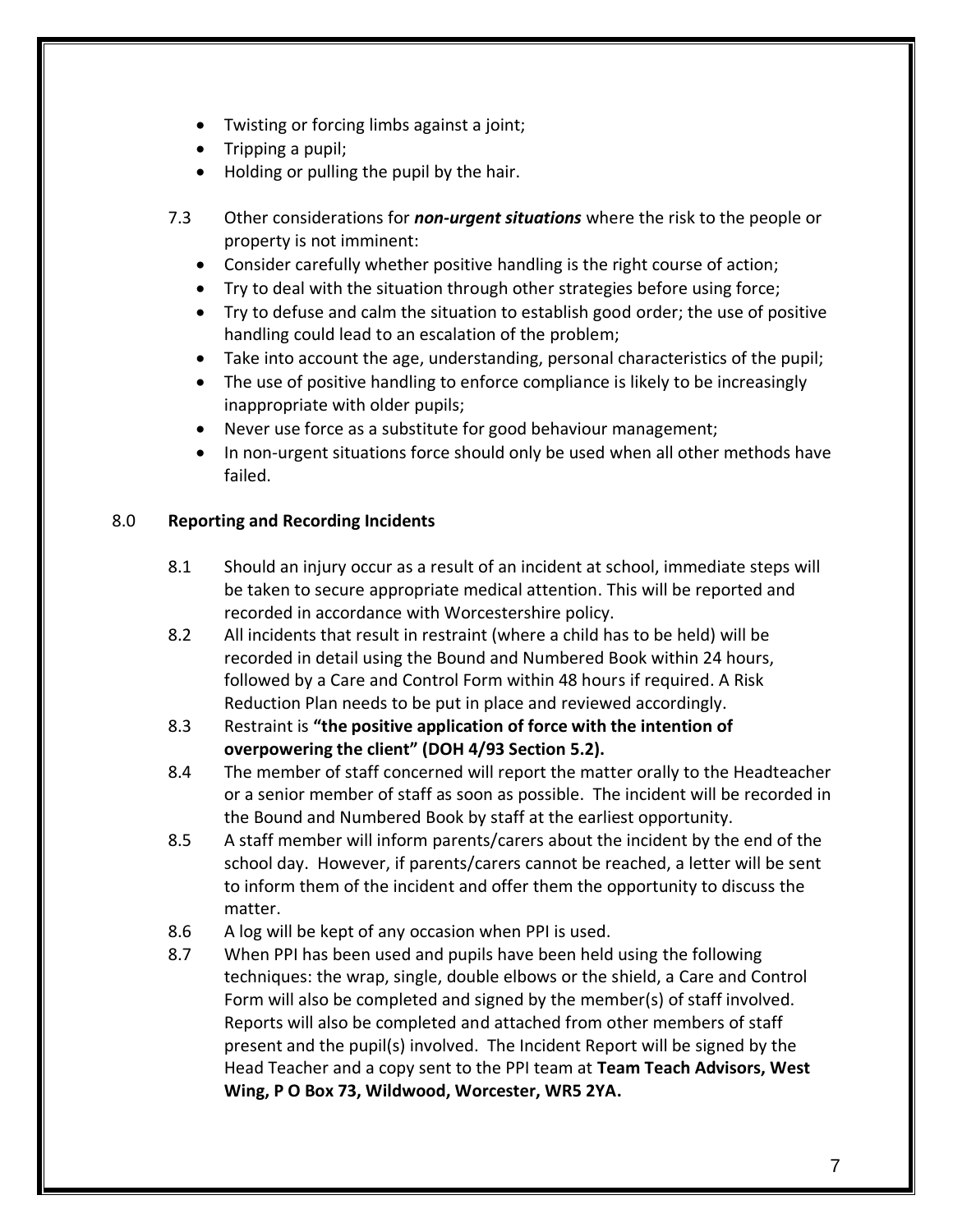- 8.8 The Bound Book will be reviewed by the Headteacher termly to consider control measures and possible training or further training needs.
- 8.9 A copy of the Care and Control and Risk Reduction Plan will be placed in the pupil's file.

#### 9.0 **Debriefing Following Serious Incident**

- 9.1 Pupils and members of staff will be checked for any sign of injury and first aid will be administered if required.
- 9.2 The pupil will be given time to become calm while staff continue to supervise/observe him/her. When the pupil regains complete composure, a senior member of staff and staff involved in the PPI will discuss the incident with the pupil and try to ascertain the reason for it.
- 9.3 All members of staff involved will be allowed a period to debrief and recover from the incident. This may involve access to external support. A senior member of staff will provide support to the member of staff involved.

#### 10.0 **Other Procedures Concerning Incidents**

- 10.1 If necessary and appropriate the Chair of the Governing Body will be informed/consulted.
- 10.2. Help, support and reassurance will be given where appropriate to any persons involved.
- 10.3. Where possible an attempt will be made to help the pupil modify their behaviour.
- 10.4 Where possible, the pupil should apologise, this should be meaningful and appropriate. If this cannot be undertaken then other consequences/sanctions reparations and monitoring should take place.

#### 11.0 **Planning for Incidents and Meeting Training Needs**

- 11.1 If we are aware that a pupil is likely to require PPI on more than one occasion in a half-term we will plan how to respond in line with Team Teach protocols and guidance. This can include involving the parents to ensure they are clear about what specific action we might need to take and obtaining medical advice if the child has any specific health needs. A Risk Assessment and a Risk Reduction Plan will be drawn up, in consultation with all concerned and included as part of the pupil's Personal Educational Plan (PEP) or Pastoral Support Plan (PSP). It will be regularly reviewed on a half-termly basis.
- 11.2 Staff involved will, through risk assessment, have identified their training needs in this area. In cases where it is known that a pupil will require PPI appropriate training will be provided (accessed through the PPI Team located at Wildwood).

#### 12.0 **Arrangements for Informing Parents**